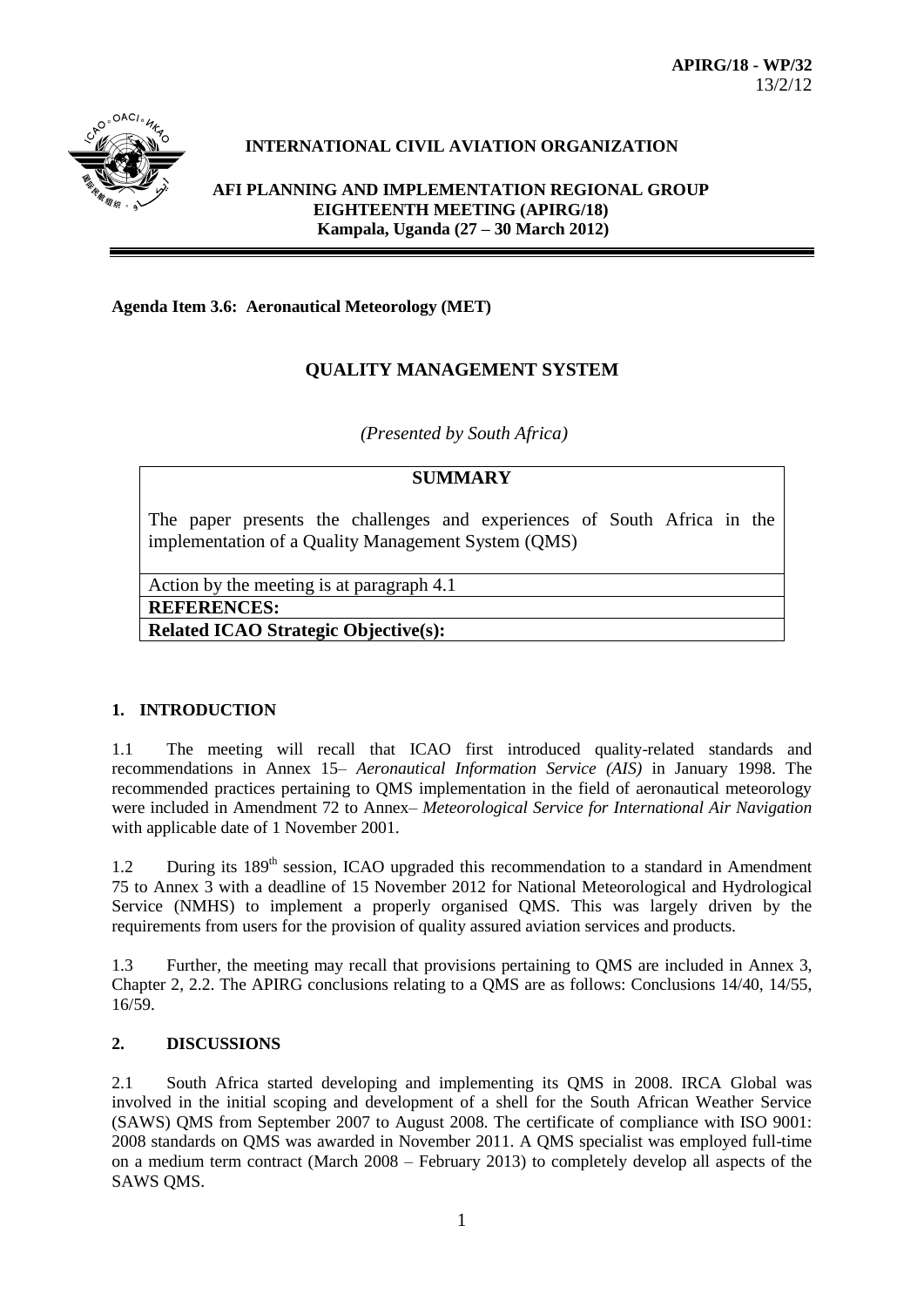2.2 *Challenges:* SAWS implemented QMS throughout the organisation from the start, and this proved to be a tremendous load of work. At first the process of QMS implementation was very challenging, as it involved establishment and documentation of all processes and procedures. This included managers at all levels having to arrange their work and processes within the framework of the QMS. The budget for QMS development and implementation was a challenge, which slowed the process of the development of quality champions. Initially, there was lack of willingness by critical role players to document their processes and procedures in line with QMS requirements. This improved with time as people realized the value of having QMS. Experienced staff were not willing to immediately embrace QMS, due to uncertainty of how the process would impact on their day to day operations.

2.3 Staff had to be sensitized about the advantages, reasons and the organisational needs to implement QMS. The culture had to be changed to that of customer-focus which included the provision of services and products in accordance with customer requirements. QMS implementation requires capacity, especially at operational level. Reasonable capacity and expertise in terms of personnel had to be built. This involved organising QMS workshops and special QMS sessions to raise awareness. Some employees were trained as internal auditors, quality champions and were given the sense of ownership of the system.

2.4 With regard to maintenance of measuring and monitoring devices, the lack of enough trained meteorological technicians was a challenge. This meant that some of the measuring devices were not suitably calibrated, verified and controlled. A decision had to be taken to outsource the process of calibration of instruments to an external party, due to both the required expertise and costs involved.

*2.5 Experiences*: Our experience is that implementing a successful QMS requires commitment from everybody at all levels within the organisation. The support from top management creates a perfect platform and environment for an effective implementation of QMS. When the staff sees that the commitment is evident from the top, and the change management process is in place, the QMS implementation will be embraced. The period it takes to implement QMS can be shortened considerably, provided that all aspects required (i.e. plan, expertise, resources and commitment) are in place.

2.6 Further, our experience shows that top management needs to provide the required support throughout all stages of QMS implementation and take responsibility of the system. Once this is in place, the rest will be easier and staff will embrace QMS. Our experience has shown that implementing QMS increases internal communication which also breaks down silos.

2.7 It is important to involve the employees in the development of documentation and processes. Employees also tend to have a sense of ownership of the system when they are part of the process going forward. Furthermore, our experience shows that, without proper instrument calibration, verification and maintenance of monitoring and measuring devices, it becomes difficult to assure the quality of data, products and services provided.

## *Future challenges*

2.8 Quality Management calls for continual improvement as part of its eight fundamental principles. This remains a challenge to the organisation, taking into consideration that we have third party maintenance audits every year. Costs for the implementation and maintenance of QMS are resource intensive. For those without cost recovery in place this may slow the whole process.